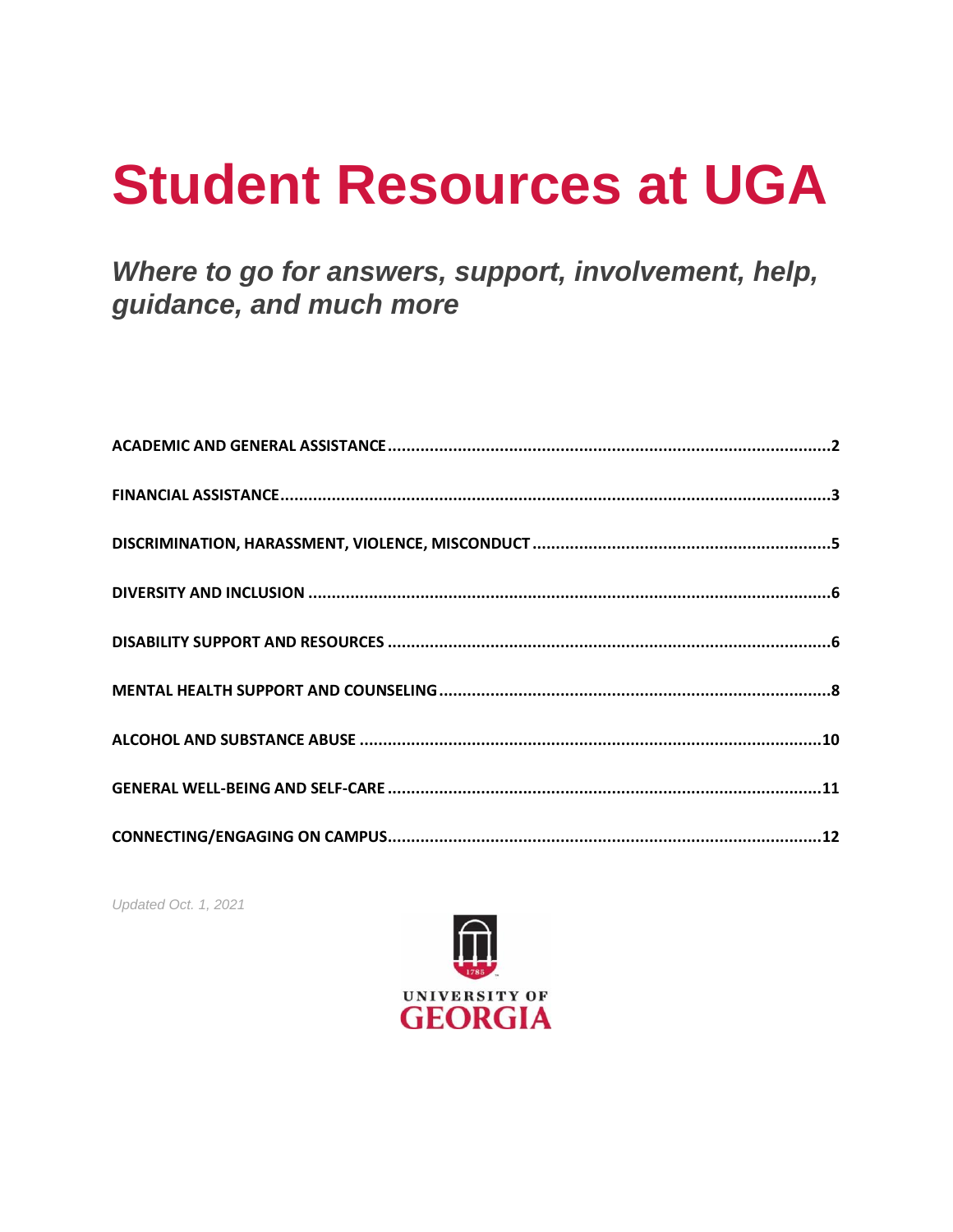# <span id="page-1-0"></span>**Academic and General Assistance**

## **Student Care and Outreach**

<https://sco.uga.edu/>

325 Tate Center, 706-542-7774, [sco@uga.edu](mailto:sco@uga.edu)

The mission of Student Care & Outreach is to coordinate care and assistance for all students, undergraduate and graduate, who experience complex, hardship, and/or unforeseen circumstances, by providing individualized assistance and tailored interventions.

#### **Division of Academic Enhancement**

#### [https://dae.uga.edu](https://dae.uga.edu/)

103 Hooper St, Milledge Hall, [ugadae@uga.edu](mailto:ugadae@uga.edu)

- Academic Coaching: <https://dae.uga.edu/services/academic-coaching/>
- First Generation Student Resources: [https://dae.uga.edu/resources/first\\_generation\\_student\\_resources/](https://dae.uga.edu/resources/first_generation_student_resources/)

DAE empowers all students to achieve success with innovative courses, programs, services, and student-centered initiatives.

#### **Career Center**

#### <http://www.career.uga.edu/>

#### Clark Howell Hall, 706-542-3375, [career@uga.edu](mailto:career@uga.edu)

The Career Center can help students choose a major, explore careers, prepare for the job search, apply to grad school, be career reach, and find a mentor, internship, or job.

#### **Disability Resource Center**

#### <https://drc.uga.edu/>

Clark Howell Hall, 825 South Lumpkin Street, 706-542-8719, [drc@uga.edu](mailto:drc@uga.edu) Committed to assisting the University of Georgia in educating and serving students with disabilities, to ensure equal educational opportunities as required by the ADA and other legislation, and striving to promote a welcoming academic, physical, and social environment for students with disabilities at UGA.

#### **Office of Transfer Services**

#### [https://transfer.uga.edu](https://transfer.uga.edu/)

114 New College, 706-542-3493, [transfer@uga.edu](mailto:transfer@uga.edu) Helps transfer students make a smooth transition to UGA and facilitates involvement on campus. See also:

#### **Franklin College Transfer Academic Services**

<https://osas.franklin.uga.edu/transfer-academic-services> 350 Brooks Hall, 706-542-6400, [kfield@uga.edu](mailto:kfield@uga.edu)

Provides resources, information, and guidance to UGA's Franklin College transfer students

#### **UGA Libraries**

<https://www.libs.uga.edu/askaquestion>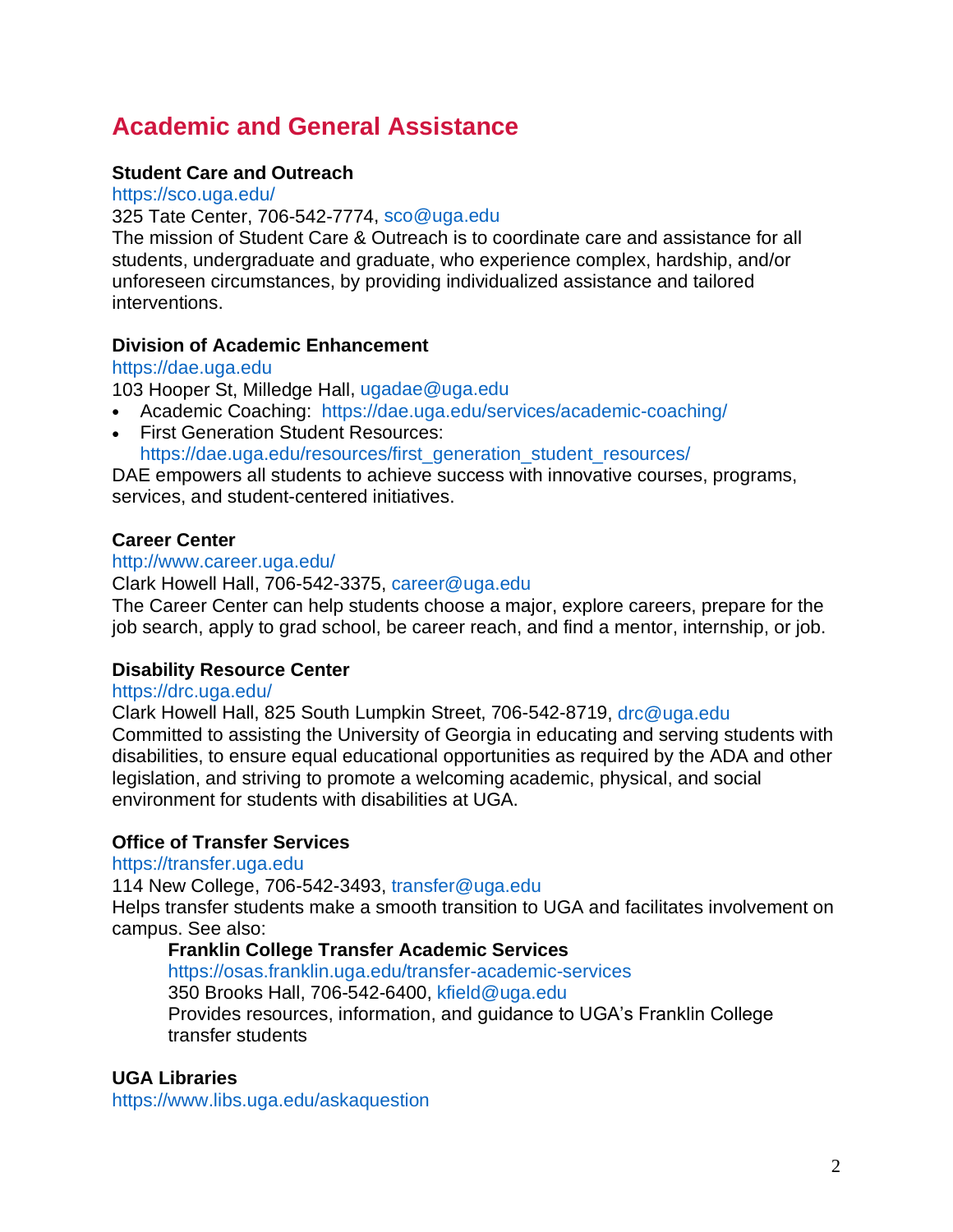Main Library 706-542-3251 and Science Library 706-542-0698 Chat online with a reference librarian, contact a subject specialist, arrange research consultations, or text with a librarian.

#### **Writing Center**

<https://www.english.uga.edu/writing-center> Park Hall, Room 66, [writingcenter@uga.edu](mailto:writingcenter@uga.edu) Free support for students on a wide variety of writing projects.

#### **Franklin College Resource List**

<https://www.smore.com/3tujd>

An extensive resource list that also includes helpful tips on registration and other hacks.

# <span id="page-2-0"></span>**Financial Assistance**

#### **Financial Hardship Resources**

[https://financialhardship.uga.edu](https://financialhardship.uga.edu/) Student Affairs, 306 Memorial Hall, 706-542-3564, [askstudentaffairs@uga.edu](mailto:askstudentaffairs@uga.edu)

Guidance and resources to help students understand all of the available options in times of financial hardship.

#### **Student Emergency Fund**

[https://studentaffairs.uga.edu/vp/content\\_page/emergency-fund](https://studentaffairs.uga.edu/vp/content_page/emergency-fund)

Student Affairs, 306 Memorial Hall, 706-542-3564, [askstudentaffairs@uga.edu](mailto:askstudentaffairs@uga.edu) Limited, one-time financial assistance to enrolled students who are unable to meet immediate, essential expenses because of temporary hardship related to an emergency situation, such as an accident, illness, death of a family member, natural disaster, or other unforeseen circumstance.

#### **Graduate Student Emergency Fund**

[https://grad.uga.edu/index.php/current-students/financial-information/graduate-school](https://grad.uga.edu/index.php/current-students/financial-information/graduate-school-based-financial-assistance/unexpected-financial-hardship/graduate-student-emergency-fund/)[based-financial-assistance/unexpected-financial-hardship/graduate-student-emergency](https://grad.uga.edu/index.php/current-students/financial-information/graduate-school-based-financial-assistance/unexpected-financial-hardship/graduate-student-emergency-fund/)[fund/](https://grad.uga.edu/index.php/current-students/financial-information/graduate-school-based-financial-assistance/unexpected-financial-hardship/graduate-student-emergency-fund/)

Provides financial assistance to full-time, currently enrolled, degree-seeking graduate students who, due to circumstances beyond their control, have suffered an unforeseen, acute, and temporary crisis that causes a financial hardship.

#### **Financial Aid**

#### [https://osfa.uga.edu](https://osfa.uga.edu/)

220 Holmes/Hunter Academic Building, 706-542-6147, [osfa@uga.edu](mailto:osfa@uga.edu)

Informing current students of the resources and services available to them to secure funds for financing their education, advising students of their eligibility for financial assistance in a timely manner, and educating them about the financial and academic responsibilities associated with the receipt of that aid.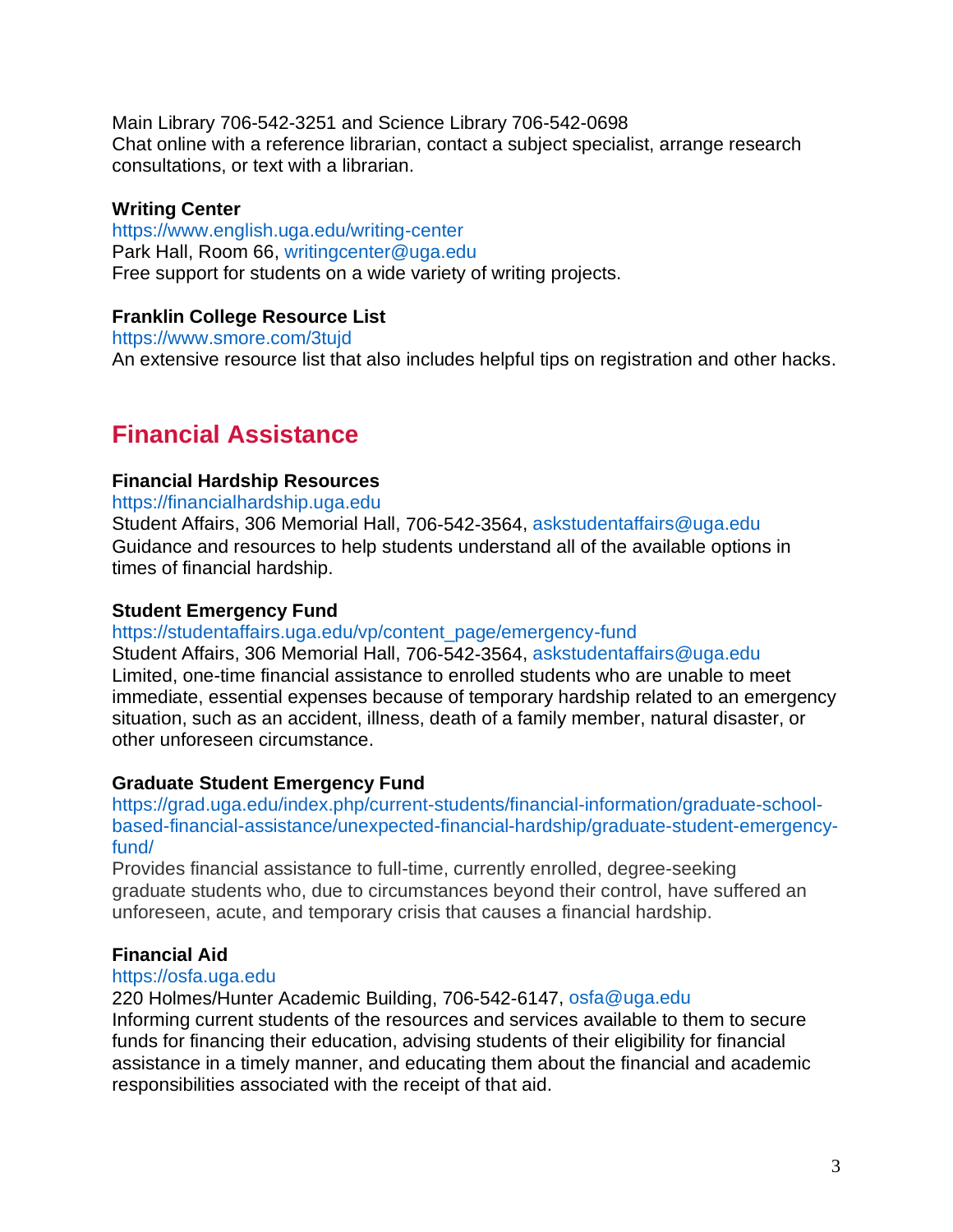#### **Single Semester Short Term Loan**

[https://busfin.uga.edu/bursar/bursar\\_single\\_semester](https://busfin.uga.edu/bursar/bursar_single_semester/) Bursar's Office, 706-542-2965, [stuacct@uga.edu](mailto:stuacct@uga.edu) A small, one-time single semester loan with no interest.

#### **Embark@UGA**

<https://sco.uga.edu/sco/embarkuga> 325 Tate Student Center, 706-542-7774, [embark@uga.edu](mailto:embark@uga.edu) Support for students who have experienced homelessness and/or foster care.

#### **Food Scholarship**

#### [https://tate.uga.edu/food-scholarship](https://tate.uga.edu/food-scholarship/)

Tate Center, 45 Baxter St, 706-542-3816, [latbde@uga.edu](mailto:latbde@uga.edu) Scholarship that supports students who struggle to afford adequate nutrition and allows them to concentrate on academic success without the worry of securing their next meal

(allows them to participate in the meal plan through Food Services).

#### **Franklin Fridge**

[https://osas.franklin.uga.edu/sites/default/files/plc%20logo\\_Franklin%20Fridge.pdf](https://osas.franklin.uga.edu/sites/default/files/plc%20logo_Franklin%20Fridge.pdf) 350 Brooks Hall

For students who are thirsty, hungry, or short on time: need a snack, take a snack.

#### **Bulldog Basics**

#### <https://www.fcs.uga.edu/ssac/bulldog-basics>

Pick up locations at Tate, Dawson, and Aspire Clinic. [bulldogbasics@uga.edu](mailto:bulldogbasics@uga.edu) Provides personal care and toiletry items to UGA students on the Athens campus.

#### **Swap Shop**

#### <https://sustainability.uga.edu/student-programs/swap-shop/>

MLC Room 278, [swap@uga.edu](mailto:swap@uga.edu)

A place to trade personal items, which keeps usable goods out of landfills and recirculates them back to the campus community. It functions like a free thrift store.

#### **UGA Student Food Pantry**

#### <https://ugapantry.weebly.com/>

146 Tate Student Center, Open M-F 10:00-2:00, 706-542-4612, [ugapantry@gmail.com](mailto:ugapantry@gmail.com) Provides non-perishable & refrigerated food items to students in need.

# *Useful reading and additional resources:*

#### **Being Not-Rich at UGA**

[https://docs.google.com/document/d/1mxZdZwNwlAn2ZoNdWhx-UuMqJBOZ6PTF-](https://docs.google.com/document/d/1mxZdZwNwlAn2ZoNdWhx-UuMqJBOZ6PTF-5wLXMSUlKY/edit?fbclid=IwAR2UVY1McuysnBWaXlKuomyTC87qB16AMYRhcIS9gIXkQCld5dtcihQ9tuA#heading=h.wu0f8u5afrpm)[5wLXMSUlKY/edit?fbclid=IwAR2UVY1McuysnBWaXlKuomyTC87qB16AMYRhcIS9gIX](https://docs.google.com/document/d/1mxZdZwNwlAn2ZoNdWhx-UuMqJBOZ6PTF-5wLXMSUlKY/edit?fbclid=IwAR2UVY1McuysnBWaXlKuomyTC87qB16AMYRhcIS9gIXkQCld5dtcihQ9tuA#heading=h.wu0f8u5afrpm) [kQCld5dtcihQ9tuA#heading=h.wu0f8u5afrpm](https://docs.google.com/document/d/1mxZdZwNwlAn2ZoNdWhx-UuMqJBOZ6PTF-5wLXMSUlKY/edit?fbclid=IwAR2UVY1McuysnBWaXlKuomyTC87qB16AMYRhcIS9gIXkQCld5dtcihQ9tuA#heading=h.wu0f8u5afrpm)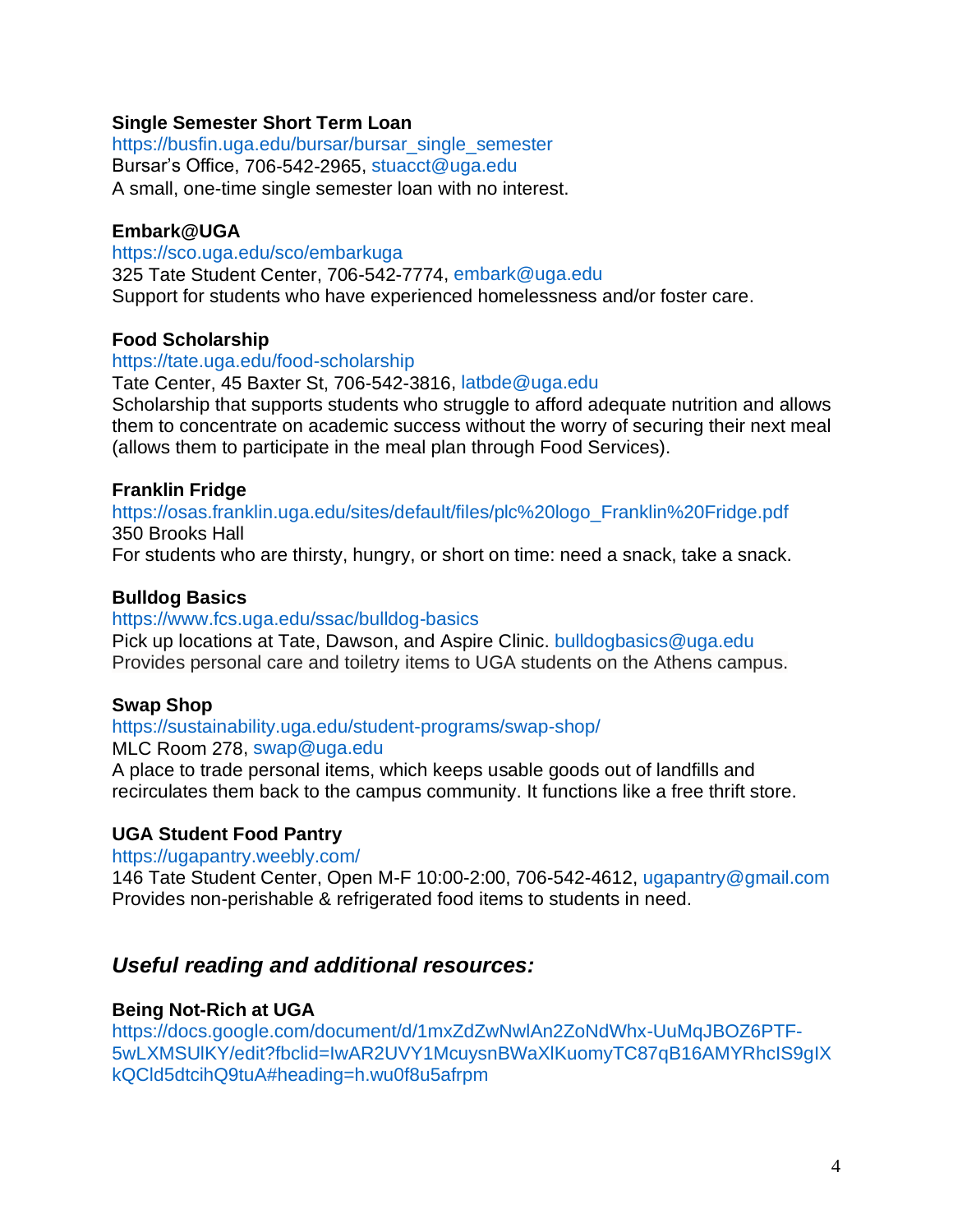A crowdsourced guide by UGA students "for anyone who has ever felt marginalized on campus — particularly students who are economically disadvantaged, and especially low-income students of color, whose racial background is often compounded by their SES. In it, we lay out the issues with which we grapple most and their solutions, both immediate and long-term."

#### **Advice for first-generation and low-income college students**

<https://blog.collegeboard.org/advice-first-generation-and-low-income-college-students>

#### **Community Connection Information Referral Help Line**

United Way of Northeast Georgia health and human service helpline Dial 211 or text your zip code to 898-211

<http://www.navigateresources.net/uwng/>

Connecting people to local resources to meet their immediate needs including food distribution, rent assistance, electric assistance, job search programs, health and mental health care, and more.

# <span id="page-4-0"></span>**Discrimination, Harassment, Violence, Misconduct**

## **Equal Opportunity Office (EOO)**

#### <https://eoo.uga.edu/>

#### 278 Brooks Hall, 706-542-7912, [ugaeoo@uga.edu](mailto:ugaeoo@uga.edu)

Responsible for ensuring that UGA complies with all applicable laws and policies regarding discrimination and harassment on the basis of race, sex (including sexual harassment and pregnancy), gender identity, sexual orientation, ethnicity or national origin, religion, age, genetic information, disability or veteran status.

- NDAH: <https://eoo.uga.edu/policies-resources/ndah-policy/>
- Title IX: [https://eoo.uga.edu/policies-resources/title-ix-sex-discrimination](https://eoo.uga.edu/policies-resources/title-ix-sex-discrimination-harassment/)[harassment/](https://eoo.uga.edu/policies-resources/title-ix-sex-discrimination-harassment/)
- Mandated Reporting: <https://eoo.uga.edu/sexual-misconduct-policy/>

#### **Relationship and Sexual Violence Prevention** (RSVP)

#### <https://www.uhs.uga.edu/rsvp/rsvp-intro>

55 Carlton Street, 706-542-1162

Provides free advocacy and support for students impacted by sexual assault, relationship violence, domestic violence, stalking, sexual harassment, and other related experiences. Advocacy is a safe and confidential starting point for any student impacted by these issues. Meeting with a trained advocate does not trigger any investigation or formal reporting or complaint process.

#### **UGA Ombudspersons**

<https://eoo.uga.edu/policies-resources/the-ombudspersons/>

**Charisse Harper**, ombudsperson for students: 706-542-8544; [charper@uga.edu](mailto:charper@uga.edu)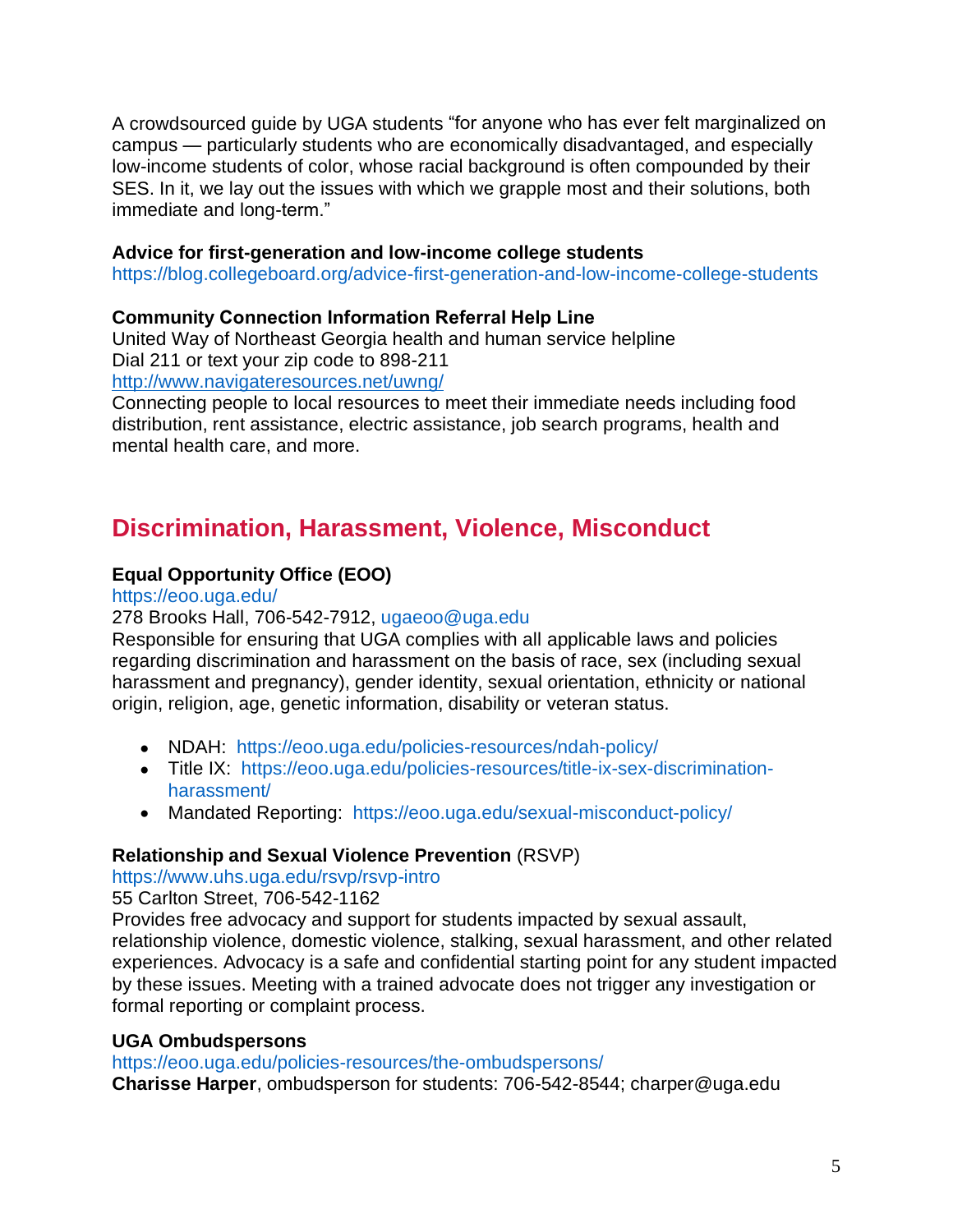Independent, neutral, and informal resources for UGA students, faculty, and staff; advocates for fairness that function as a source of information and referral. They assist, to the extent possible, in informally resolving concerns brought to their attention. They serve as third-party information providers who remain neutral while assisting individuals in having their concerns addressed through appropriate channels, including those related to discrimination and harassment.

# <span id="page-5-0"></span>**Diversity and Inclusion**

#### **Multicultural Services and Programs**

[https://msp.uga.edu](https://msp.uga.edu/) 404 Memorial Hall, 706-542-5773, [mspinfo@uga.edu](mailto:mspinfo@uga.edu) Works to create an inclusive campus environment by supporting the development and affirming the overall experiences of all students, particularly multicultural students.

## **Office of Institutional Diversity**

#### [http://diversity.uga.edu](http://diversity.uga.edu/)

210 Holmes-Hunter Academic Building, 706-583-8195, [diverse@uga.edu](mailto:diverse@uga.edu) Committed to diversity and inclusion initiatives at UGA and a hub for information, resources and expertise regarding diversity issues.

#### **LGBT Resource Center**

#### [https://lgbtcenter.uga.edu](https://lgbtcenter.uga.edu/)

#### 221 Memorial Hall, 706-542-4077, [lgbtrc@uga.edu](mailto:lgbtrc@uga.edu)

A space to engage with and explore issues associated with sexual and gender identities, the center's mission is to create an inclusive and sustainable space of selfdiscovery for the LGBT community within UGA.

#### **International Student Life**

#### [https://isl.uga.edu](https://isl.uga.edu/)

210 Memorial Hall, 706-542-5867, [isl@uga.edu](mailto:isl@uga.edu)

Enhancing the student-learning environment through programs and services that internationalize the campus experience through transition & support, programming & outreach, engagement & leadership.

#### **Student Veterans Resource Center**

#### [https://svrc.uga.edu](https://svrc.uga.edu/)

481 Tate Student Center, 706-542-7872, [svrc@uga.edu](mailto:svrc@uga.edu)

Positions military-connected students for success by serving as the go-to location for sensemaking, wayfinding, and entry into an array of university services.

# <span id="page-5-1"></span>**Disability Support and Resources**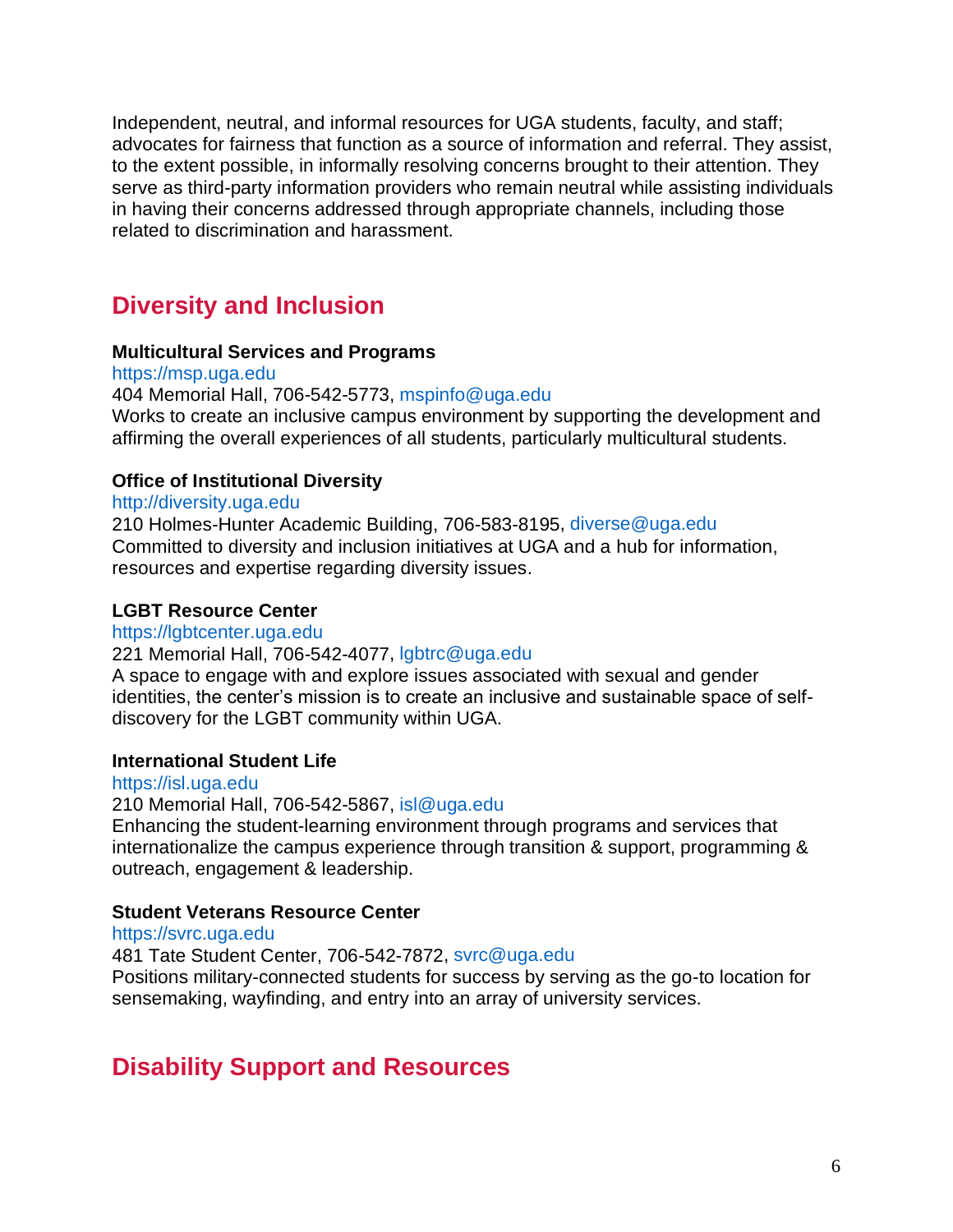#### **Disability Resource Center**

#### <https://drc.uga.edu/>

Clark Howell Hall, 825 South Lumpkin Street, 706-542-8719, [drc@uga.edu](mailto:drc@uga.edu) Committed to assisting the University of Georgia in educating and serving students with disabilities, to ensure equal educational opportunities as required by the ADA and other legislation, and striving to promote a welcoming academic, physical, and social environment for students with disabilities at UGA.

## **Regents Center for Learning Disorders**

#### <https://rcld.uga.edu/>

331 Milledge Hall, 706-542-4589, [rcld@uga.edu](mailto:rcld@uga.edu) Established to provide assessment, training, research, and resources related to students who have learning disorders. Note: there may be ways to get scholarships or discounts to pay for documentation needed for DRC accommodations.

#### **Center for Personal Evaluation and Counseling**

<https://coe.uga.edu/directory/counseling-and-personal-evaluation>

424 Aderhold Hall, 706-542-8508

A mental health clinic that provides professional services for a wide range of interpersonal, behavioral, and educational concerns, including ADHD, learning disabilities, psychological evaluation, and counseling.

## **School Psychology Clinic**

<https://coe.uga.edu/directory/school-psychology-clinic> 302 Aderhold Hall, 706-542-4265, [scpsycl@uga.edu](mailto:scpsycl@uga.edu)  General psychoeducational evaluation services, autism diagnostic evaluation services.

# *Useful readings:*

#### **Handbook for Autistic Students Navigating College**

<https://autisticadvocacy.org/book/navigating-college/>

#### **ADHD Survival Guides**

[https://www.additudemag.com/adhd-and-college-survival-guide/?fbclid=IwAR0sum-](https://www.additudemag.com/adhd-and-college-survival-guide/?fbclid=IwAR0sum-K0_RhNrmduJfb1hbNsqBp7trOXHmg2yY_hL9jfxVO7Tbb7H0-Vuc)[K0\\_RhNrmduJfb1hbNsqBp7trOXHmg2yY\\_hL9jfxVO7Tbb7H0-Vuc](https://www.additudemag.com/adhd-and-college-survival-guide/?fbclid=IwAR0sum-K0_RhNrmduJfb1hbNsqBp7trOXHmg2yY_hL9jfxVO7Tbb7H0-Vuc)

[https://letsqueerthingsup.com/2017/07/22/adhd-survival](https://letsqueerthingsup.com/2017/07/22/adhd-survival-guide/?fbclid=IwAR3ogcoEN_tj8BlKj-FgpROXDKcc75XOh1ryGGaCHSvegcvt-RzwUJeuk_Y)[guide/?fbclid=IwAR3ogcoEN\\_tj8BlKj-FgpROXDKcc75XOh1ryGGaCHSvegcvt-](https://letsqueerthingsup.com/2017/07/22/adhd-survival-guide/?fbclid=IwAR3ogcoEN_tj8BlKj-FgpROXDKcc75XOh1ryGGaCHSvegcvt-RzwUJeuk_Y)[RzwUJeuk\\_Y](https://letsqueerthingsup.com/2017/07/22/adhd-survival-guide/?fbclid=IwAR3ogcoEN_tj8BlKj-FgpROXDKcc75XOh1ryGGaCHSvegcvt-RzwUJeuk_Y)

#### **College Guide for Students with Learning Disabilities**

<https://www.bestcolleges.com/resources/college-planning-with-learning-disabilities/>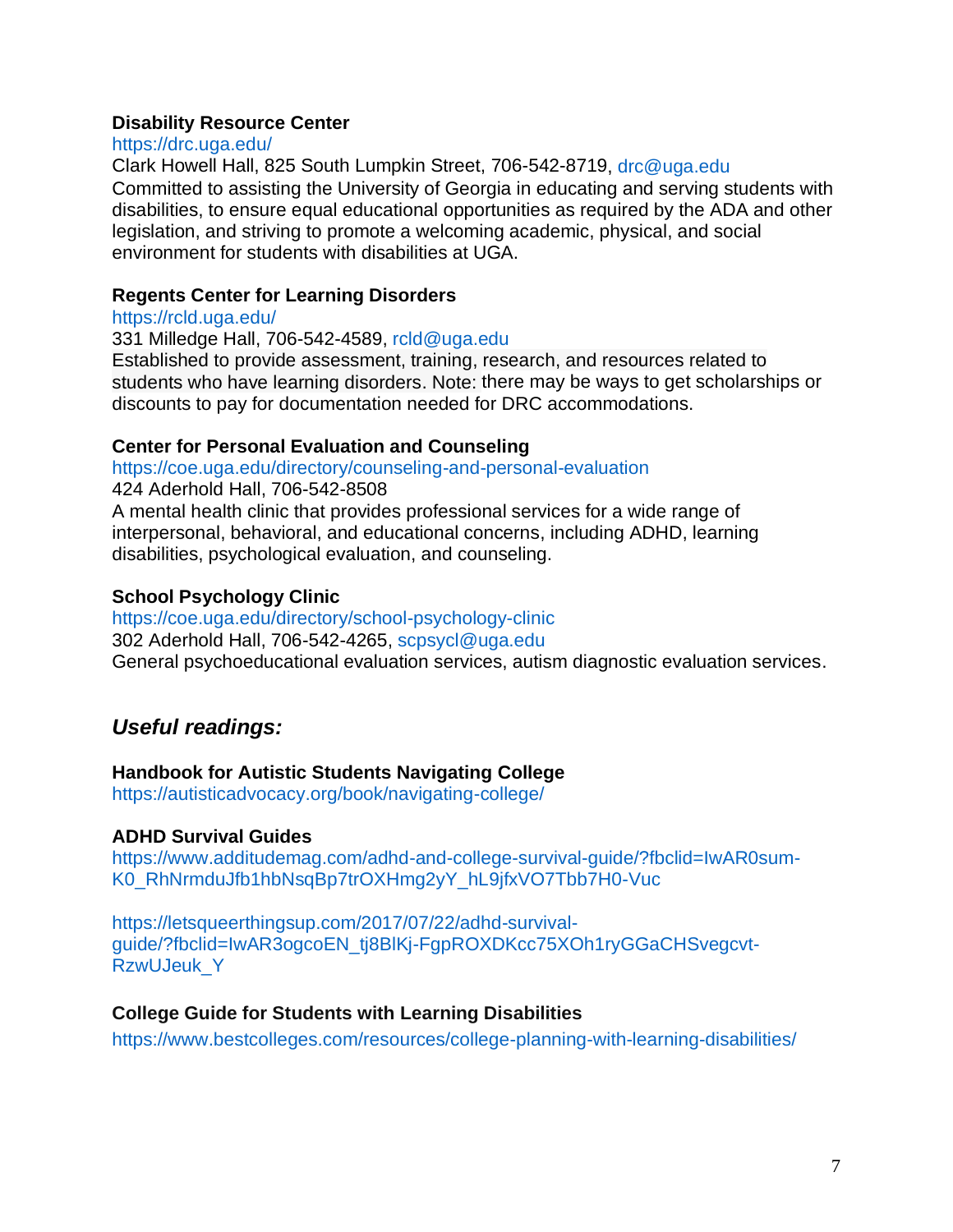#### **Students with Disabilities: preparing for postsecondary education (rights and responsibilities)**

<https://www2.ed.gov/about/offices/list/ocr/transition.html>

#### **"Failing at Normal: An ADHD Success Story"**

"How to ADHD" creator Jessica McCabe TED Talk <https://youtu.be/JiwZQNYlGQI>

#### **"Three ideas. Three contradictions. Or not."**

Autistic comedian Hannah Gadsby TED Talk <https://youtu.be/87qLWFZManA>

#### **Spoon Theory – living with disability**

<https://butyoudontlooksick.com/articles/written-by-christine/the-spoon-theory/>

#### **Spoon Theory and Autism**

[https://themighty.com/2016/08/how-the-spoon-theory-helps-me-as-someone-with](https://themighty.com/2016/08/how-the-spoon-theory-helps-me-as-someone-with-autism/)[autism/](https://themighty.com/2016/08/how-the-spoon-theory-helps-me-as-someone-with-autism/)

#### **College Inclusion Summit (a.k.a. College Autism Summit)**

[https://collegeinclusionsummit.org](https://collegeinclusionsummit.org/)

# **Disability Isn't a Bad Word: A How-to Guide for my College Peers &**

**Administrators**

<https://kathrynpoe.medium.com/disability-isnt-a-bad-word-7d5e04d93218>

# <span id="page-7-0"></span>**Mental Health Support and Counseling**

#### **ASPIRE Clinic**

<https://www.aspireclinic.org/> 706-542-4486, [aspire@uga.edu](mailto:aspire@uga.edu) Low cost services for clients interested in financial counseling & planning, nutrition counseling, legal problem-solving, as well as couple & family therapy.

#### **Counseling and Psychiatric Services (CAPS)**

#### <https://www.uhs.uga.edu/caps/welcome>

University Health Center, 55 Carlton Street 706-542-2273 (M-F 8-5) & after hours crisis 706-542-2200 (UGA police) and ask to speak with a CAPS clinician. CAPS is also a useful resource for referral appointments when a student needs longterm therapy.

#### **Psychology Clinic**

<http://psychology.uga.edu/clinic-information> 125 Baldwin Street, 706-542-2174 Outpatient mental health clinic for Athens community of all age groups, low cost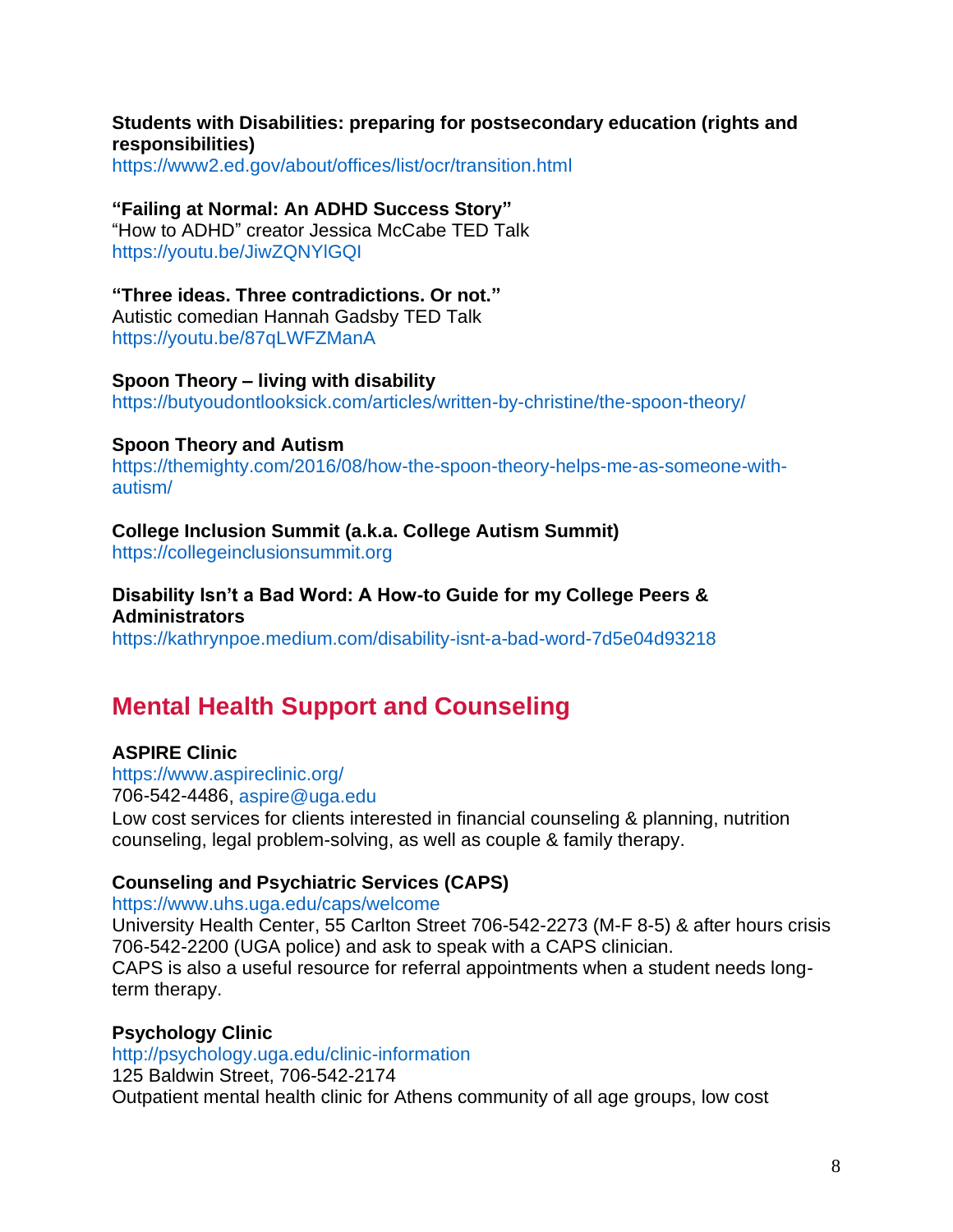## **Center for Personal Evaluation and Counseling**

<https://coe.uga.edu/directory/counseling-and-personal-evaluation> 424 Aderhold Hall, 706-542-8508

A mental health clinic that provides professional services for a wide range of interpersonal, behavioral, and educational concerns, including ADHD, learning disabilities, psychological evaluation, and counseling.

#### **University Health Center Emergency and After Hour Care**

<https://www.uhs.uga.edu/info/emergencies>

- Alcohol & Other Drugs: <https://www.uhs.uga.edu/aod/fontaine> 706-542-8690
- Christie Campus Health, <https://ugawellnesshub.com/> free services 24/7 support from minor to severe concerns 833-910-3371
- Relationship & Sexual Violence Prevention & Advocacy Services (RSVP) 24/7 Hotline – free & confidential, 706-542-SAFE (7233)
- UHC patient after hour to speak with a nurse: 855-622-1909

#### **Suicide Prevention**

#### <https://www.uhs.uga.edu/healthtopics/suicide-prevention>

CAPS after hour crisis: 706-542-2200 (UGA police) and ask to speak with a CAPS clinician

#### **National Suicide Hotline**

<https://suicidepreventionlifeline.org/> 800-273-8255 or 877-784-2432 (Spanish)

#### **Georgia Crisis and Assess Hotline (GCAL)** – 24/7

[https://www.georgiacollaborative.com/providers/georgia-crisis-and-access-line](https://www.georgiacollaborative.com/providers/georgia-crisis-and-access-line-gcal/)[gcal/](https://www.georgiacollaborative.com/providers/georgia-crisis-and-access-line-gcal/) 800-715-422

# *Additional Resources (outside of UGA)*

**Community Connection Information Referral Help Line** United Way of Northeast Georgia health and human service helpline Dial 211 or text your zip code to 898-211 <http://www.navigateresources.net/uwng/>

## **The Cottage Sexual Assault Center & Children's Advocacy Center (Athens):**

<https://www.northgeorgiacottage.org/> (24/7 hotline) 877-363-1912

**DFCS Child Protective Center – Report Child Abuse**  <https://dfcs.georgia.gov/cps-after-hours-call-center> 855-422-4453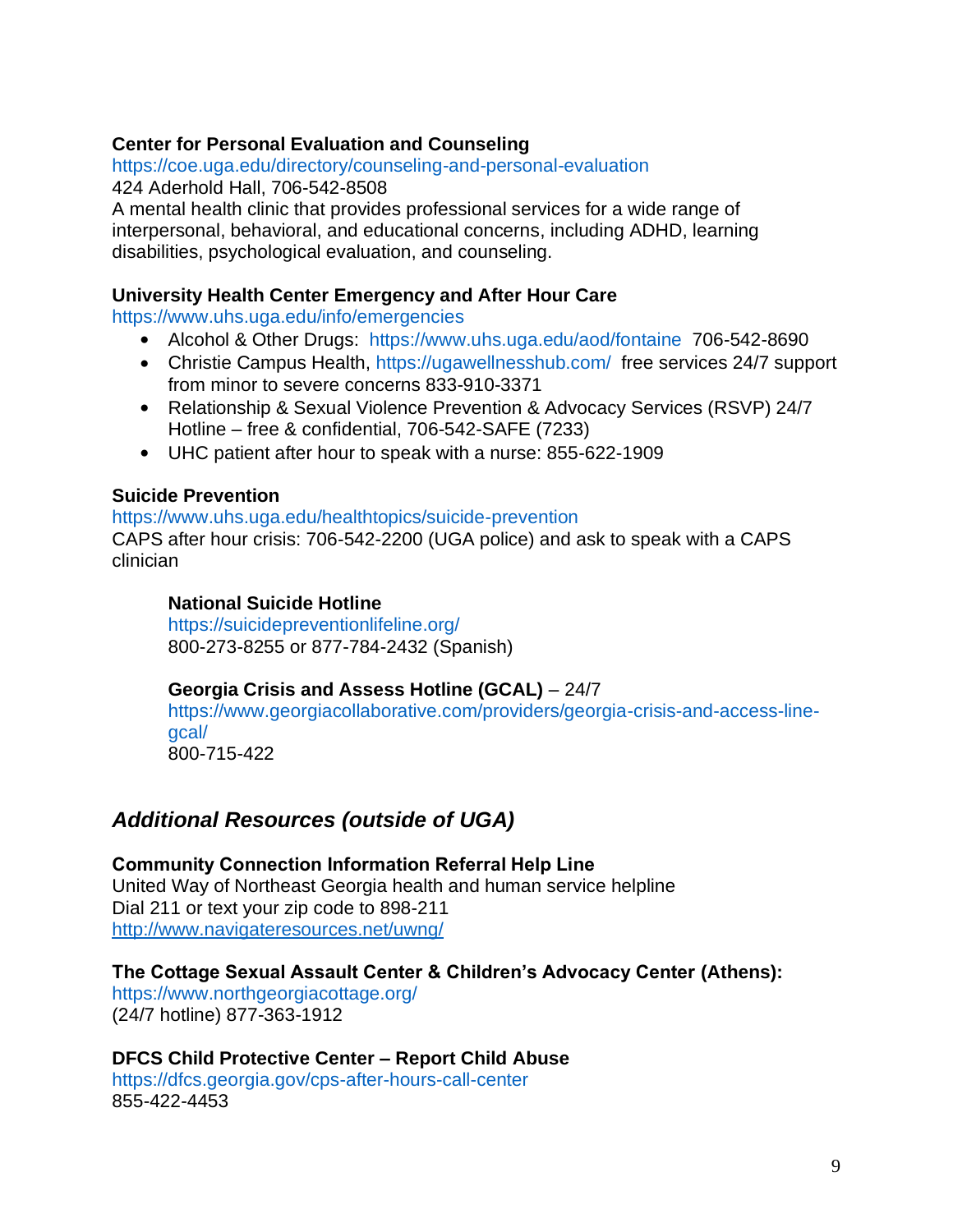# **Georgia Crisis and Assess Hotline (GCAL)**

<https://www.georgiacollaborative.com/providers/georgia-crisis-and-access-line-gcal/> 24/7 help for problems with developmental disabilities, mental health, drugs, or alcohol 800-715-422

## **NAMI (National Alliance on Mental Illness):**

- Georgia: <https://namiga.org/> 770-408-0625, 770-225-0804 (Spanish), "You are not alone" free confidential crisis counseling, M-F 9-5. In a crisis (24/7), text "NAMI" to 741741. NAMI's mission is to provide support, education and advocacy, to all individual families affected by mental illness to build better lives. Goal: to provide hope, inclusion, empowerment, compassion, and fairness.
- NAMI National Help/Resources: [https://www.nami.org](https://www.nami.org/) 800-950-NAMI (6264)

## **Peer-to-Peer Warm Line**

"Everyone needs someone to listen" <https://www.gmhcn.org/peer2peer-warm-line> 888-945-1414

# **Project Safe**

<https://www.project-safe.org/> 24/7 Crisis Line 706-543-3331 Teen Textline 706-765-8019 Domestic violence crisis intervention, support, advocacy, prevention, education. *Useful Readings:*

# **College students and depression/anxiety:**

[https://www.psychologytoday.com/us/blog/changing-times-changing-mental](https://www.psychologytoday.com/us/blog/changing-times-changing-mental-health/202007/anxiety-and-depression-in-college-students)[health/202007/anxiety-and-depression-in-college-students](https://www.psychologytoday.com/us/blog/changing-times-changing-mental-health/202007/anxiety-and-depression-in-college-students)

[https://www.mayoclinichealthsystem.org/hometown-health/speaking-of-health/college](https://www.mayoclinichealthsystem.org/hometown-health/speaking-of-health/college-students-)[students-](https://www.mayoclinichealthsystem.org/hometown-health/speaking-of-health/college-students-)[and-depression](https://www.mayoclinichealthsystem.org/hometown-health/speaking-of-health/college-students-and-depression)

#### **How to help a friend with depression**

<https://ugawellnesshub.com/help-friend-with-depression/>

# <span id="page-9-0"></span>**Alcohol and Substance Abuse**

#### **The Fontaine Center**

<https://healthpromotion.uga.edu/fontaine-center/> University Health Center, Health Promotion Department, M-F 8-5 (closed 12-1), 706- 542-8690 Alcohol and Substance Misuse prevention, early intervention, and recovery support

services.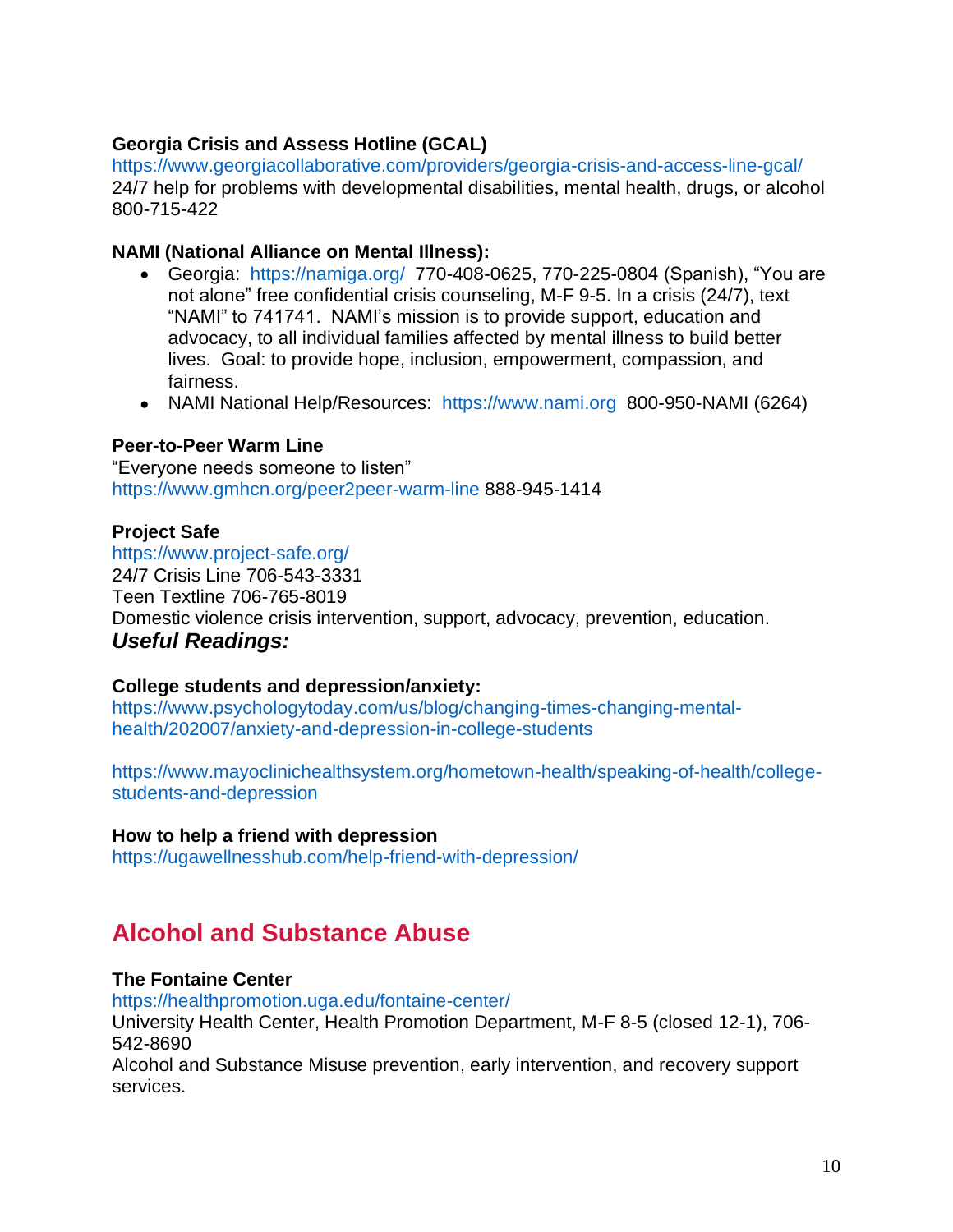# *Off Campus Resources:*

#### **Alcoholics Anonymous – virtual meetings**

[https://www.aa.org/press-releases/en\\_US/press-releases/aa-groups-using-digital](https://www.aa.org/press-releases/en_US/press-releases/aa-groups-using-digital-platforms-to-find-sobriety-during-coronavirus-covid-19-outbreak)[platforms-to-find-sobriety-during-coronavirus-covid-19-outbreak](https://www.aa.org/press-releases/en_US/press-releases/aa-groups-using-digital-platforms-to-find-sobriety-during-coronavirus-covid-19-outbreak)

#### **Al-Anon**

[https://www.ga-al-anon.org](https://www.ga-al-anon.org/) Support and resources for friends and families of problem drinkers

#### **Adult Children of Alcoholics**

<https://adultchildren.org/quick-search/?onlinebt=Click+Here> Online, phone, and local meetings

#### **Narcotics Anonymous**

[https://www.na.org](https://www.na.org/)

Free, community-based organization with resources, support, and meetings for help and recovery of addicts in general

#### **Nar-Anon**

[http://www.naranonga.com](http://www.naranonga.com/) Support and resources for friends and relatives of those suffering from addiction

# <span id="page-10-0"></span>**General Well-being and Self-care**

#### **University Health Center**

[https://uhs.uga.edu](https://uhs.uga.edu/) 55 Carlton Street, 706-542-1162, M-F 8-5 (by appt), pharmacy M-F 8-6

- BeWellUGA <https://healthcenter.uga.edu/bewelluga/>
- Wellness Coaching <https://www.uhs.uga.edu/wellnesscoaching/getstarted>

#### **Wellness: Christie Campus Health**

[https://ugawellnesshub.com](https://ugawellnesshub.com/) Wellbeing resources for UGA students

#### **Managing Stress: A Guide for College Students**

[https://healthpromotion.uga.edu/stress](https://healthpromotion.uga.edu/stress/)

#### **Recreational Sports**

[https://recsports.uga.edu](https://recsports.uga.edu/)

#### **Outdoor Trips and Clinics**

<https://recsports.uga.edu/trips-and-clinics/>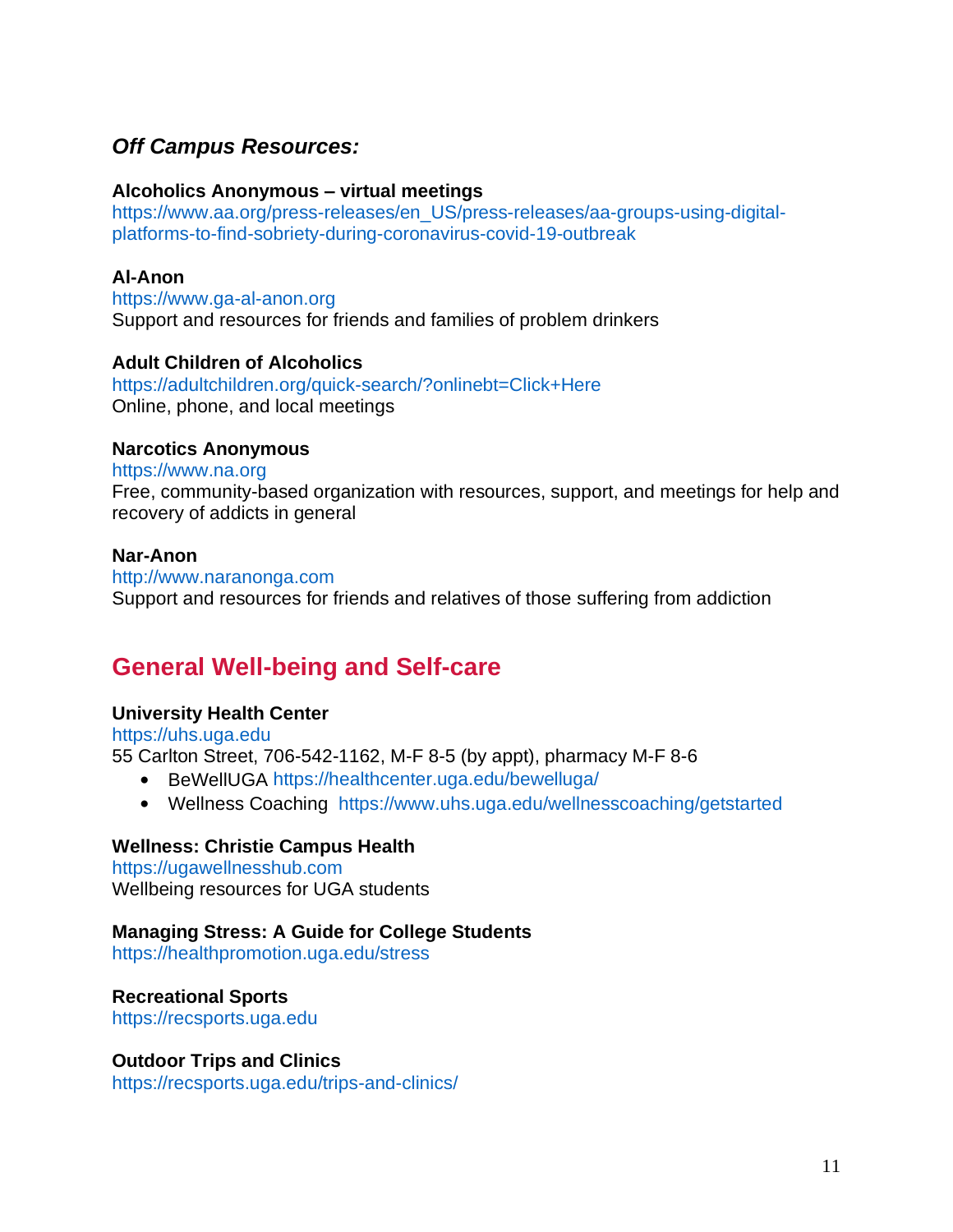[https://botgarden.uga.edu](https://botgarden.uga.edu/)

# <span id="page-11-0"></span>**Connecting/Engaging on Campus**

#### **Center for Engagement, Leadership, and Service**

[https://els.uga.edu](https://els.uga.edu/) 102 Tate Student Center, 45 Baxter Street, 706-542-6396, [egaels@uga.edu](mailto:egaels@uga.edu) Student organizations, activities, service opportunities, leadership, and more.

#### **Multicultural Services and Programs**

[https://msp.uga.edu](https://msp.uga.edu/) 404 Memorial Hall, 706-542-5773, [mspinfo@uga.edu](mailto:mspinfo@uga.edu) Works to create an inclusive campus environment by supporting the development and affirming the overall experiences of all students, particularly multicultural students.

## **Office of Institutional Diversity**

#### [http://diversity.uga.edu](http://diversity.uga.edu/)

210 Holmes-Hunter Academic Building, 706-583-8195, [diverse@uga.edu](mailto:diverse@uga.edu) Committed to diversity and inclusion initiatives at UGA and a hub for information, resources and expertise regarding diversity issues.

#### **LGBT Resource Center**

#### [https://lgbtcenter.uga.edu](https://lgbtcenter.uga.edu/)

#### 221 Memorial Hall, 706-542-4077, [lgbtrc@uga.edu](mailto:lgbtrc@uga.edu)

A space to engage with and explore issues associated with sexual and gender identities, the center's mission is to create an inclusive and sustainable space of selfdiscovery for the LGBT community within UGA.

#### **International Student Life**

#### [https://isl.uga.edu](https://isl.uga.edu/)

210 Memorial Hall, 706-542-5867, [isl@uga.edu](mailto:isl@uga.edu)

Enhancing the student-learning environment through programs and services that internationalize the campus experience through transition & support, programming & outreach, engagement & leadership.

#### **Office of Service Learning**

#### [https://servicelearning.uga.edu](https://servicelearning.uga.edu/)

## 1242 ½ S. Lumpkin St, 706-542-8924

Supports academic service-learning and community engagement initiatives designed to enhance students' civic and academic learning, promote engaged research that is responsive to community needs, and contribute to the public good through mutually beneficial community-university partnerships.